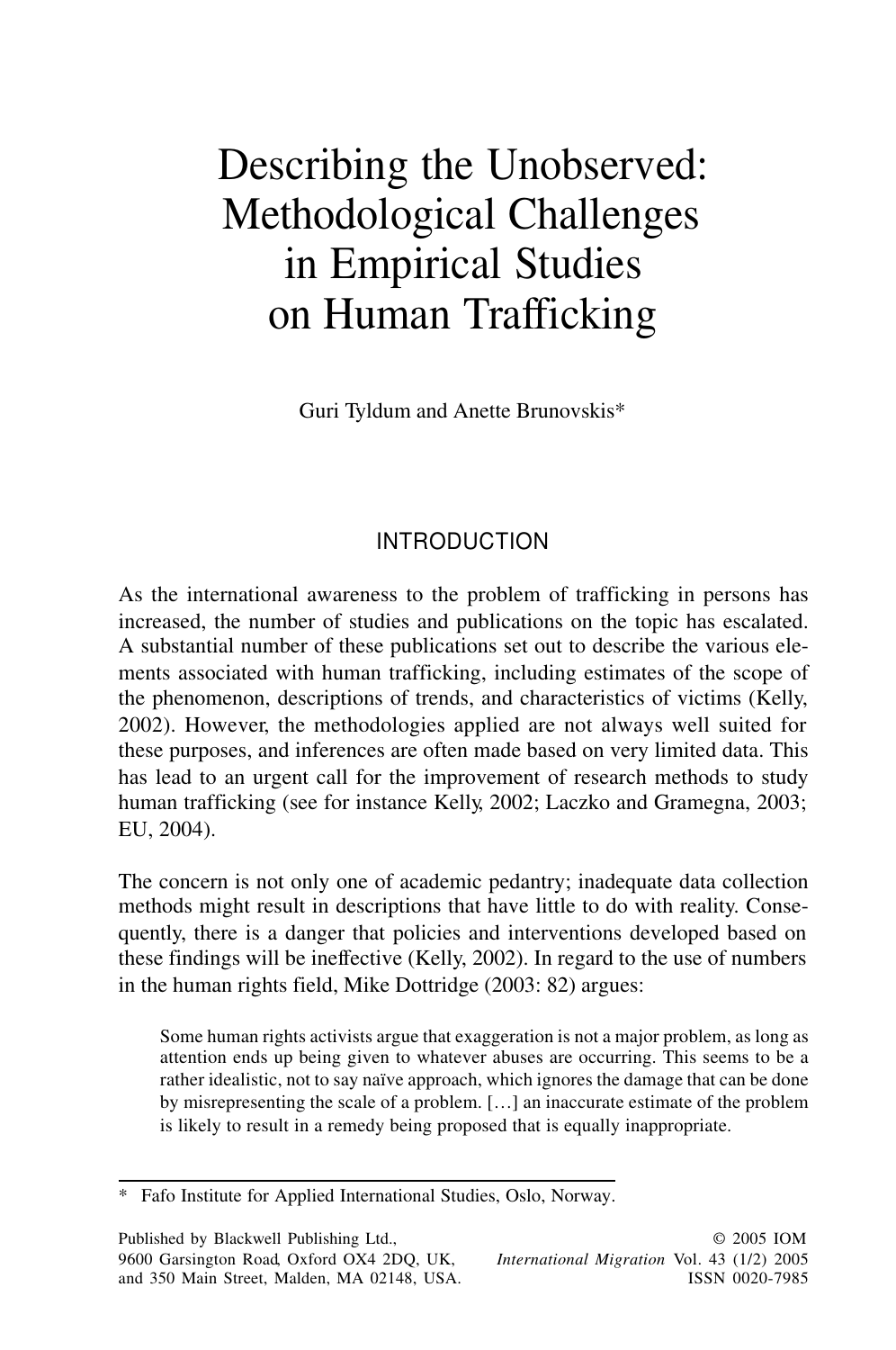The action needed to deal with human trafficking from Hungary, for example, is different if the annual number of estimated victims is 200, as opposed to 1,000 victims. Overestimating the extent of a phenomenon can have equally negative consequences as underestimating it. Uncritically using or publishing findings not based on sound methodologies may result in misinformation and hinder the creation of relevant policies and appropriate programmes.

Research in the field of human trafficking is difficult for many reasons. Perhaps the most challenging factor is that most of the populations relevant to the study of human trafficking, such as prostitutes, traffickers, victims/survivors, or illegal immigrants constitute so-called *hidden populations.* A hidden population is a group of individuals for whom the size and boundaries are unknown, and for whom no sampling frame exists. Furthermore, membership in hidden populations often involves stigmatized or illegal behaviour, leading individuals to refuse to cooperate, or give unreliable answers to protect their privacy (Heckathorn, 1997). For empirical studies, this brings other challenges, and requires approaches different from those commonly used for more easily observable populations.

Many policy areas related to human trafficking, such as prostitution, labour market protection, and immigration laws, are highly politicized, and this further complicates the situation. Key actors with access to relevant information can have political agendas that may influence how they choose to use the information they have at their disposal (Vandekerckhove, 2003). A substantial number of publications on trafficking for sexual exploitation are influenced by political debates surrounding these topics. While the importance of a continuous social debate on ideological and moral issues should not be downplayed, there is now a need for more systematic empirical knowledge on the mechanisms of human trafficking, who it influences, and how it can be countered.

In this paper we will discuss the production of *various types of data* on human trafficking, analyse existing data and research, and suggest methods for improving enhanced data collection techniques and developing new methodologies. We will focus both on the development of estimates of victims of trafficking, as well as the production of data that describes the characteristics of this group. The discussion will be based on a review of publications on trafficking for sexual exploitation in Europe (Tyldum et al., forthcoming), as well as our own experiences from the study "Crossing Borders", on transnational prostitution and trafficking in Oslo (Brunovskis and Tyldum, 2004). During our research we found some answers, but also met with several questions and challenges relating to obtaining the best possible quality of data. We hope that our experience in this field may be of use to others working on the same topic, a research field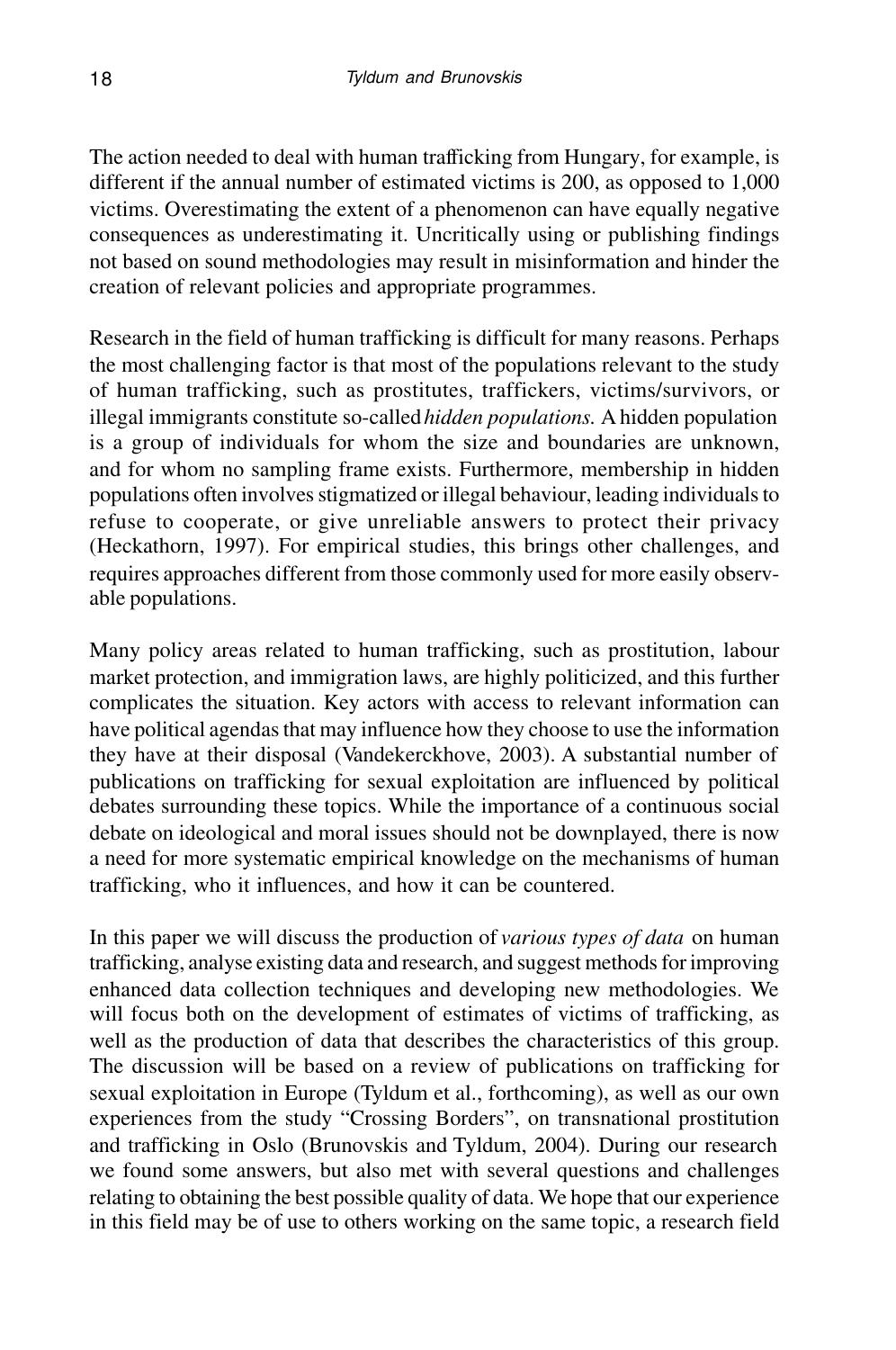## A STUDY OF HUMAN TRAFFICKING AND TRANSNATIONAL PROSTITUTION IN OSLO

The study "Crossing Borders" was financed by the Norwegian Plan of Action for Combating Trafficking in Women and Children. The aim of the study was two-fold: (1) to gain a better understanding of the prostitution arenas in Oslo in order to estimate the number of women selling sexual services and identify their basic characteristics, including ethnic and national origin; and (2) to explore and develop a better understanding of the mechanisms that make trafficking for sexual exploitation possible.

In order to acquire the broadest possible picture of the phenomenon, several different data collection methods were used, including qualitative and quantitative methodologies, rapid assessment methods (i.e. Capture-Recapture estimations of women in street prostitution), and a telephone survey of women in prostitution who operate through individual advertisements. The latter methodology was somewhat unorthodox, but highly successful. During a four-month period we systematically collected telephone numbers from different advertisements (print and electronic) for escort and massage services. These numbers were called during October 2004 to establish if they were still in use. Much to our surprise, we discovered that it was possible to obtain substantial information from these telephone conversations in order to develop a survey of the basic characteristics of women in prostitution who operate through advertisements. The survey had a response rate of more than 50 per cent, a response rate higher than many surveys in the overall population in Norway. 1 For women who refused to participate, language proficiency (Russian, English, or Norwegian) as well as type of accent were recorded, and used to adjust for non-response for the various national groups. An estimate of the total number of women working in this arena and their characteristics were developed based on the response rates in the various rounds of the survey, information given in the interviews on the number of telephones used per woman, and the number of women per telephone number.

While the telephone survey elicited interesting information, it did not allow us to determine the number of trafficking victims or provide taxonomy of the forms of exploitation they experienced. For reasons of data quality, as well as security for the respondents and interviewers, sensitive information on organizers and pimps was only recorded if the women volunteered this information. The aim of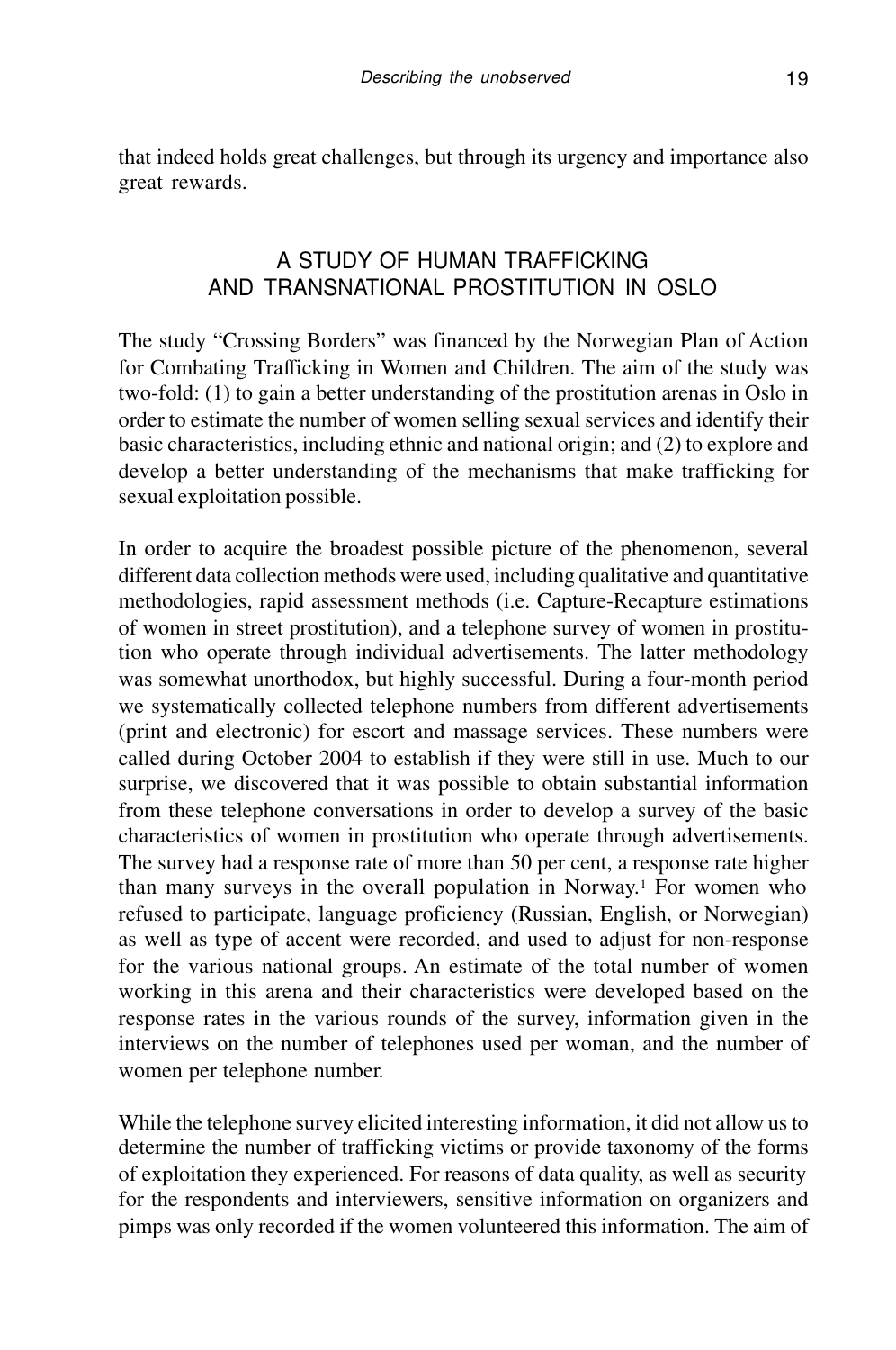this part of the study was *not* to estimate the number of women trafficked, but to get a better understanding of this arena where human trafficking is known to take place, and to get information on basic background characteristics of a population of which victims of trafficking constitute a subpopulation.

In order to obtain a better understanding of the elements of force and exploitation in the Norwegian prostitution arena we conducted in-depth interviews with a wide variety of respondents, including women in prostitution, emancipated victims of trafficking, and various key respondents in Norway and abroad (for a more thorough presentation of methods and findings, see Brunovskis and Tyldum, 2004).

# DETERMINING WHO TO COUNT

The question of numbers of victims of trafficking is in many ways fundamental. This is not because of quantitative idolatry, but because counting something presupposes two basic operations of key concern for researchers and policy makers alike: (1) conceptual identification, and (2) practical identification, i.e. being able to say "this is a victim of trafficking". From that information much else flows: targeting, identifying characteristics, rights and protection under international law, etc. (Pedersen and Sommerfelt, 2001).

In order to count the number of victims, or generally develop our understanding of trafficking in persons, we need to, first of all, define what constitutes trafficking, and what does not. An important step toward developing more coherent research on trafficking arrived with the establishment of a definition of trafficking in the United Nations Protocol to Prevent, Suppress, and Punish Trafficking in Persons (UN, 2000).<sup>2</sup> However, there are still some ambiguities inherent in this definition, and perhaps even more so, in the way it is commonly operationalized. Identification of trafficking victims demands clarification of the interpretation of the UN Protocol, in particular on aspects such as exploitation of the prostitution of others, and exploitation of a position of vulnerability.

Still, independent of the definition used, it is difficult to distinguish traits of victims of trafficking that are externally observable, that is, elements by which we can determine if a person is a victim of trafficking simply through observation. In order to determine if a person has been manipulated or lured, and the extent to which she has been exploited, the person has to give up this information herself. We will, therefore, argue that unambiguous classifications are most easily obtained through survey data.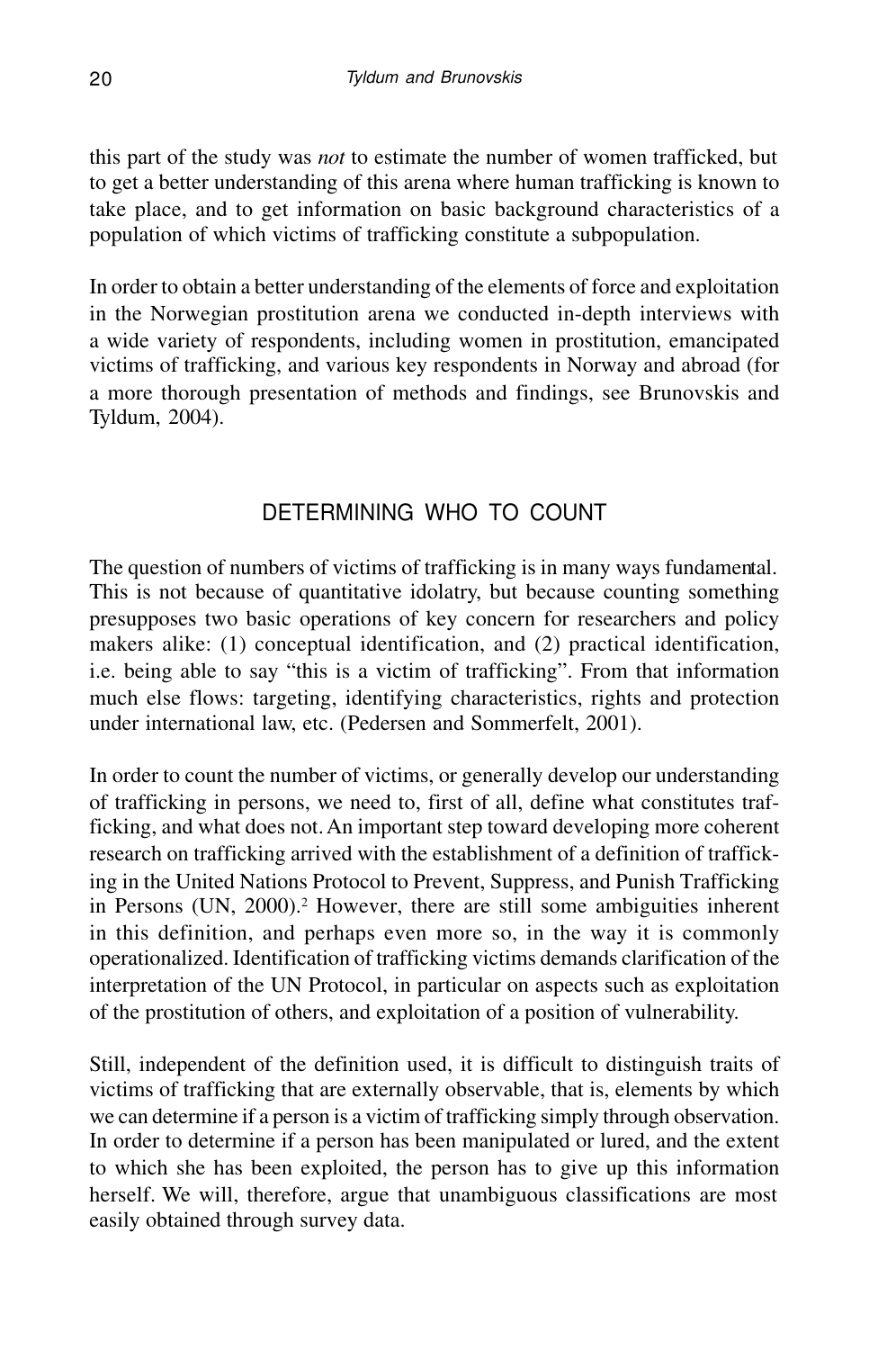## **Determining the stages of trafficking**

A basic distinction should be drawn between the stages that a victim of trafficking can occupy in relation to the trafficking process. According to current knowledge, it is reasonable to distinguish between three main stages:

- Persons at risk of being trafficked,
- Current victims of trafficking, and
- Former victims of trafficking.

For each stage we generally want to know the number of people, their characteristics, and their probability of entering the next stage. Those are mainly quantitative concerns, but we are also interested in the much more qualitative question of *process*; how do they enter into one stage from another? And, when in a particular stage, how can their situation and freedom of action be described (Pedersen and Sommerfelt, 2001)?

In order to describe and understand these stages, we need to be comparative. Both in comparing the various stages in themselves, and in comparing with those that are outside. That is, in order to understand who is at risk of being trafficked, we need to compare the population of victims of trafficking with those who have not been subjected to this form of exploitation. Furthermore, we need to understand how variation in one stage influences the probability for entering the next, as well as the challenges and actions that victims face in the next stage of trafficking. Victims of trafficking may be exposed to conditions with large variation in forms of exploitation, coercion, and manipulation. These conditions are likely to influence his/her probability of getting out of the coerced situation, as well as his/her future actions and problems in the course of rehabilitation. While the first comparison (i.e. comparison of groups in different stages) is best facilitated with quantitative data, the second type of comparison is best facilitated through qualitative assessments, for instance, what anthropologists often refer to as life stories.

## **Time periods and estimates**

If we wish to estimate the number of men and women who are current trafficking victims, it is necessary to specify for what time period the estimation is valid. The number of persons living under conditions that can be classified as trafficking at any given time may be significantly different from the number of persons trafficked for i.e. labour exploitation, organ removals, or prostitution every year. We need to know how long people in various groups stay in a particular stage, and how and when people move between stages, in order to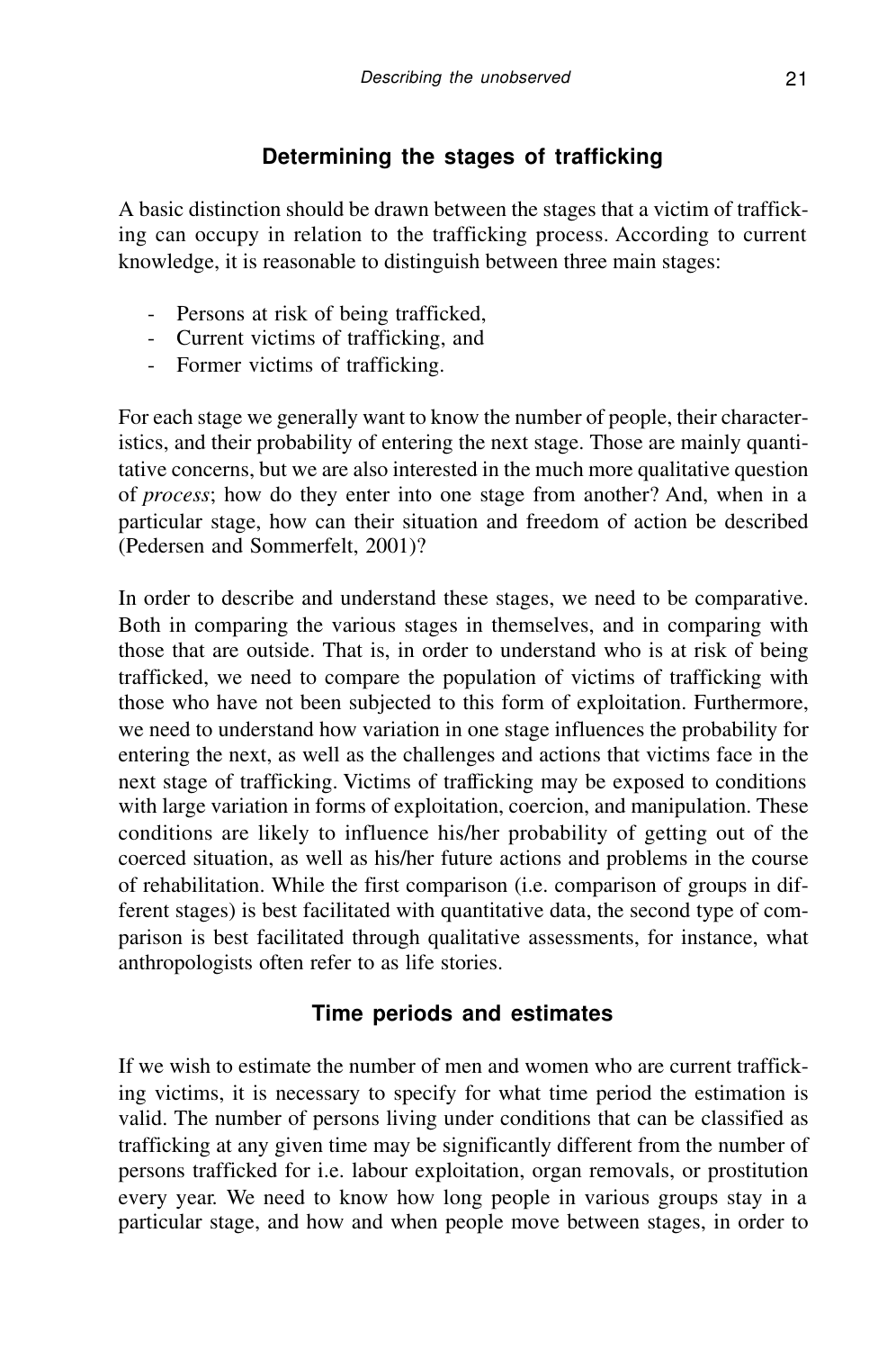understand and correctly interpret any number estimating the total amount of victims of trafficking.

For instance, in the prostitution arena in Oslo, we were able to establish that some 600 women worked in prostitution during the month of October 2003. Of these, one-third were of Norwegian origin, one-third were migrants with permanent residence or citizenship in Norway, and one-third were in Norway on shortterm stays. Based on information on length of stay, and number of months worked in prostitution each year, we were able to estimate that a total of 1,100 different women work in prostitution in Oslo every year, and that among these, about 80 per cent are of non-Norwegian origin (Brunovskis and Tyldum, 2004).

# ESTIMATION METHODS AND TARGET POPULATIONS

When making inferences from studies of small groups of individuals, it is necessary to consider whether these data are generalizable to larger populations. To our knowledge, there are no studies to date that can claim to be representative of all victims of trafficking within a region. Most current studies of victims of trafficking for sexual exploitation are based on studies of former victims described by, or discovered through, organizations or law enforcement bodies in connection with law enforcement intervention, involvement with a support agency, or within some form of return programme to their country of origin (Kelly, 2002). Another group of studies focus on arenas where systematic exploitation of migrants is known to take place (i.e. prostitution) (see for instance IOM, 1996a, 1996b; Kelly and Regan, 2000), while the final group of studies are based on data on migrants (IOM, 2001). As illustrated in Figure 1, these are populations where victims of trafficking make up a subpopulation (i.e. persons migrating or crossing borders), or populations that in themselves are subpopulations of victims of trafficking (i.e. victims of trafficking registered by law enforcement agencies). The ratio of assisted victims to the number of victims at large is unknown, as is the biases associated with the subpopulation. Furthermore, both the ratios and the biases are likely to vary strongly between regions and over time, making it very difficult to make inferences to the overall population.

## **Data of subpopulations of victims of trafficking**

Data on trafficking cases registered by law enforcement or organizations administrating rehabilitation programmes in the countries of origin are commonly presented in analyses on human trafficking. While some studies mainly use these data to present minimum estimates of numbers of victims, and do not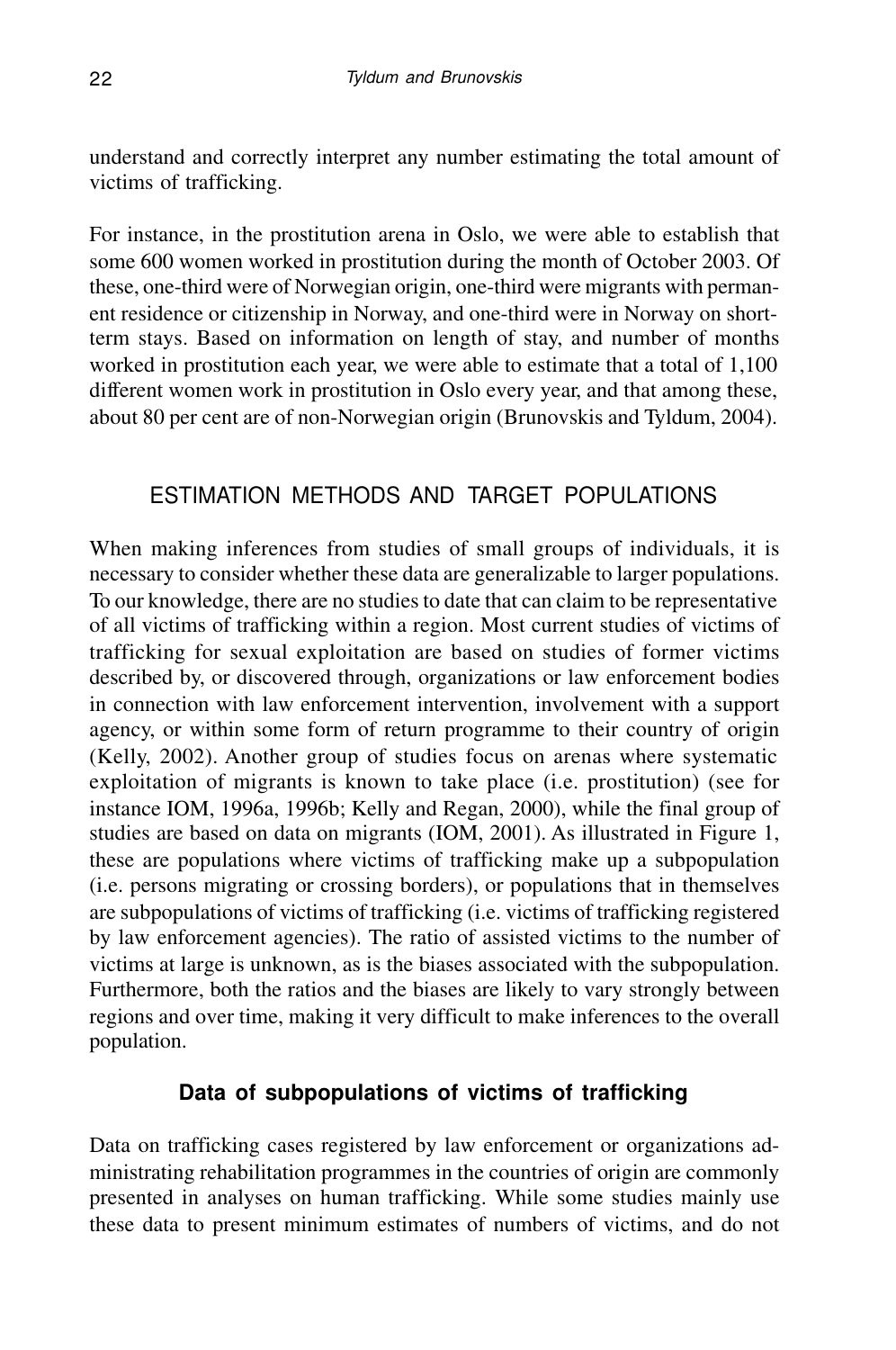attempt to infer the overall population of victims of trafficking (see for instance Kelly and Regan, 2000; IOM, 1996b; Regional Clearing Point, 2003), these data are too often referred to as describing victims of trafficking as such, as well as differences between countries or regions (IOM, 2001; IOM Armenia, 2001; IOM Kosovo, 2002). While data on these subpopulations holds the advantage that they refer to a concrete population and are based on positive identification of victims, several problems associated with these data require great attention if they should be used for purposes such as developing victim profiles, cross national comparisons, or even for analysing trends.

#### FIGURE 1



The number of cases registered by law enforcement might be an indicator of the functionality of the law enforcement apparatus in a given country, but is unlikely to be a good estimate of the number of trafficking victims. Recent developments in official trafficking statistics in Norway may serve to illustrate this; human trafficking was until recently believed to be a minor problem in Norway, and up until 2004 only a handful cases with suspicion of trafficking had been registered by law enforcement bodies. With the introduction of the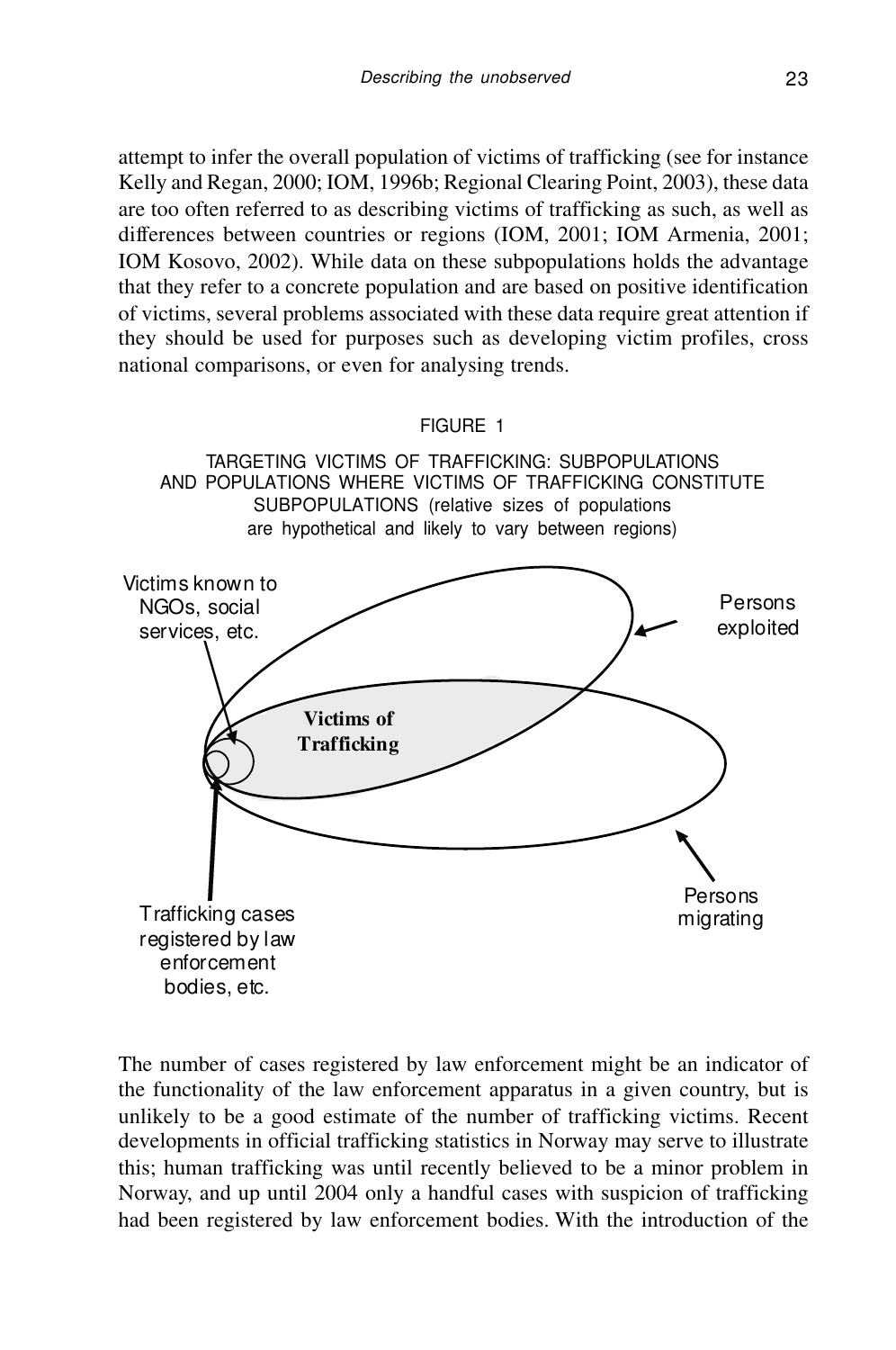Plan of Action for Combating Trafficking in Women and Children in 2003, law enforcement bodies were instructed to give higher priority to trafficking for sexual exploitation, and increased resources were given to this field. As a result, there was an exponential increase in the number of cases identified; while only a few cases were identified in 2003, the police became involved in  $42 \text{ cases}^3$ where trafficking for sexual exploitation was expected in the first ten months of 2004 (statements made by the Minister of Justice and the Police, Stortingets Spørretime, 2004). There is little that indicates that these numbers reflect an exponential increase in trafficking in persons as such, from 2003 to 2004, but is generally believed to be related to the shift in attention and the increased resources. Clearly, these numbers cannot be used to illustrate any trend in the development of trafficking in Norway over the last years. Similarly, comparisons with other countries will be misleading, unless it can be assumed that a similar approach, amount of resources, as well as legal framework is used for the given year of comparison.

In spite of the strong increase in identified cases of trafficking it remains difficult to determine if the identified cases represent a tip of an iceberg, or if all or close to all incidents of trafficking for sexual exploitation are usually identified. This leads us to the second problem in analysing data from law enforcement or rehabilitation organizations involved – the problem of representativity and bias.

Since the ratio of cases identified by law enforcement or non-governmental organizations (NGOs) to the total number of trafficking cases in an area is seldom known, it is difficult to determine to what extent the identified cases are representative of the universe of trafficking cases, and which biases they introduce to our data. Focusing a study on these groups will not only be problematic in terms of developing estimates and analysing trends, but perhaps even more so in terms of producing data for description of basic characteristics of victims of trafficking.

Cases that are registered by law enforcement are different from all other cases of trafficking because they actually were discovered, and taken seriously, by the police. The cases identified are likely to be influenced by two factors. First, the ability of police and law enforcement agents to recognize trafficking when confronted with it. For instance, in the prostitution arena, some national groups may be identified as being at higher risk of being victims of trafficking, leading law enforcement agencies to increase their attention to segments of the prostitution arena where these national groups are observed. This may again lead to a higher detection rate of these groups. Similarly, since under-aged prostitutes may be possible to identify based on external characteristics, we can expect them to have different detection rates from adult victims, either because they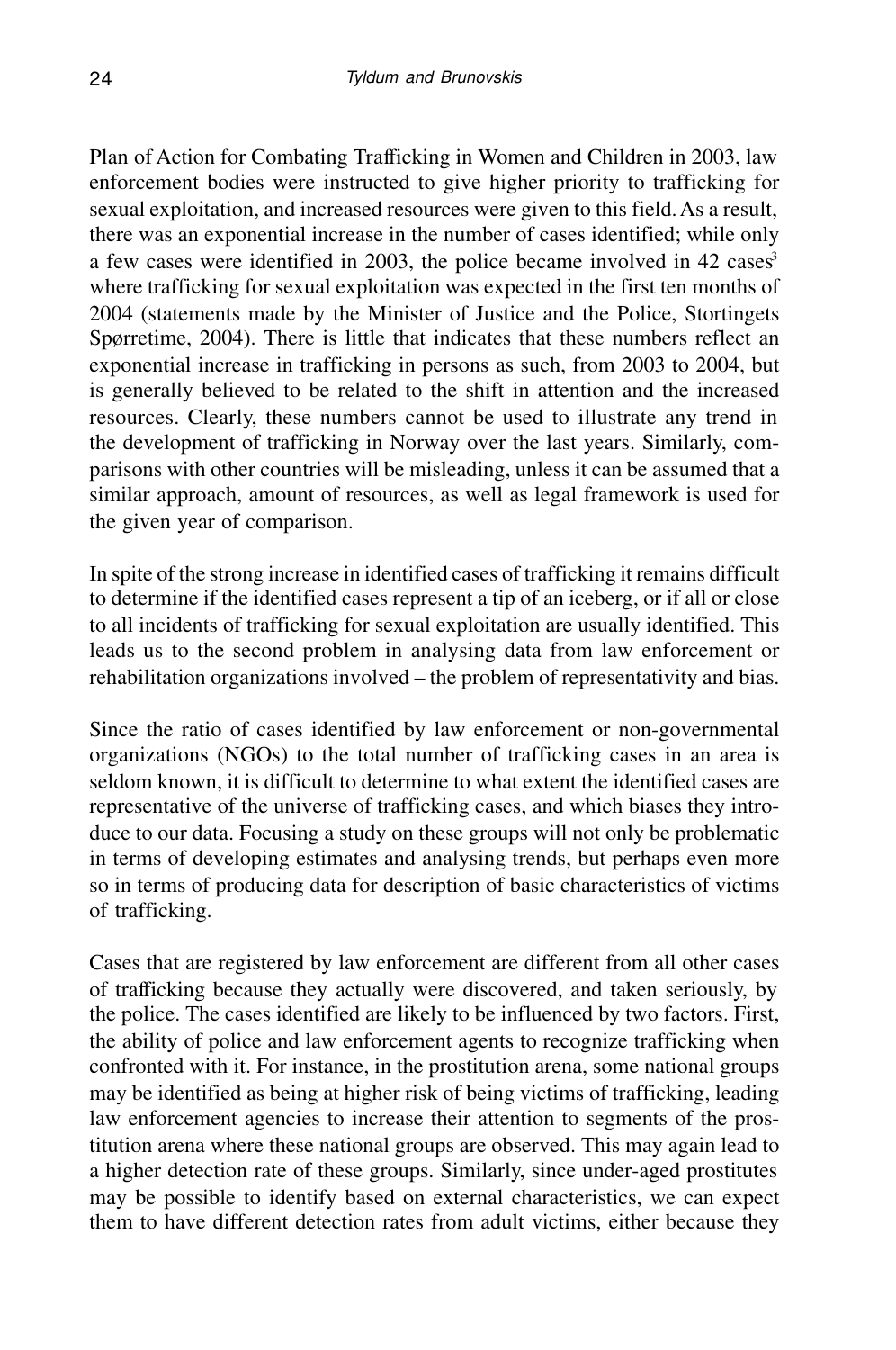are more often identified by community workers, clients, and others (giving them higher detection rates), or because traffickers are more careful when selling child victims, which consequently makes children more difficult to detect. To date we have too few systematic analyses of these biases, and consequently, any reporting on characteristics such as age distribution or nationality of victims identified by law enforcement is not likely to be representative for the victims at large.

Second, the probability of being identified by the police will depend on how the victims themselves behave in contact with representatives of law enforcement. It is interesting to note that even among trafficking victims who are subjected to severe physical and mental abuse, very few seem to ask for help when they have the possibility, and many go to great lengths to avoid contact with the police (Brunovskis and Tyldum, 2004). Consequently, we may assume that the victims identified by the police may be different in regard to personal resources, in particular in regard to important aspects such as trust and access to information. Since we do not have systematic knowledge about the cases that are *not* disclosed by the police, we cannot know if victims registered by law enforcement were just lucky, or if they were discovered and assisted because they were different.

The same problem of institutional bias can be argued to be valid for the subpopulation of victims who come in contact with the rehabilitation apparatus. It is generally believed that this group constitutes a small proportion of those who fall victim to trafficking. According to the International Organization for Migration (IOM) Ukraine, the majority of the women who come in contact with their rehabilitation apparatus contact them on their own initiative, often many months or even years after they have returned to their home country (Personal communication, October 2003). We may assume that having access to resources like education and social networks makes it easier to contact rehabilitation services and ask for help. We can thus expect that the victims who contact NGOs for assistance and rehabilitation are systematically different from those who do not. And perhaps most importantly – seeking help is a realistic option only for those who have and are aware of an active organization in their community. Thus, areas with many NGOs (or where information about rehabilitation services is well known) are more likely to register victims of trafficking.

We do not wish to argue that studies of victims identified by law enforcement bodies or NGOs cannot give valuable information. However, we should be aware of the limitations that are inherent in these data; generalizations in terms of mechanisms are likely to bear greater interest than generalizations in terms of basic characteristics such as age or educational level. For instance, most of the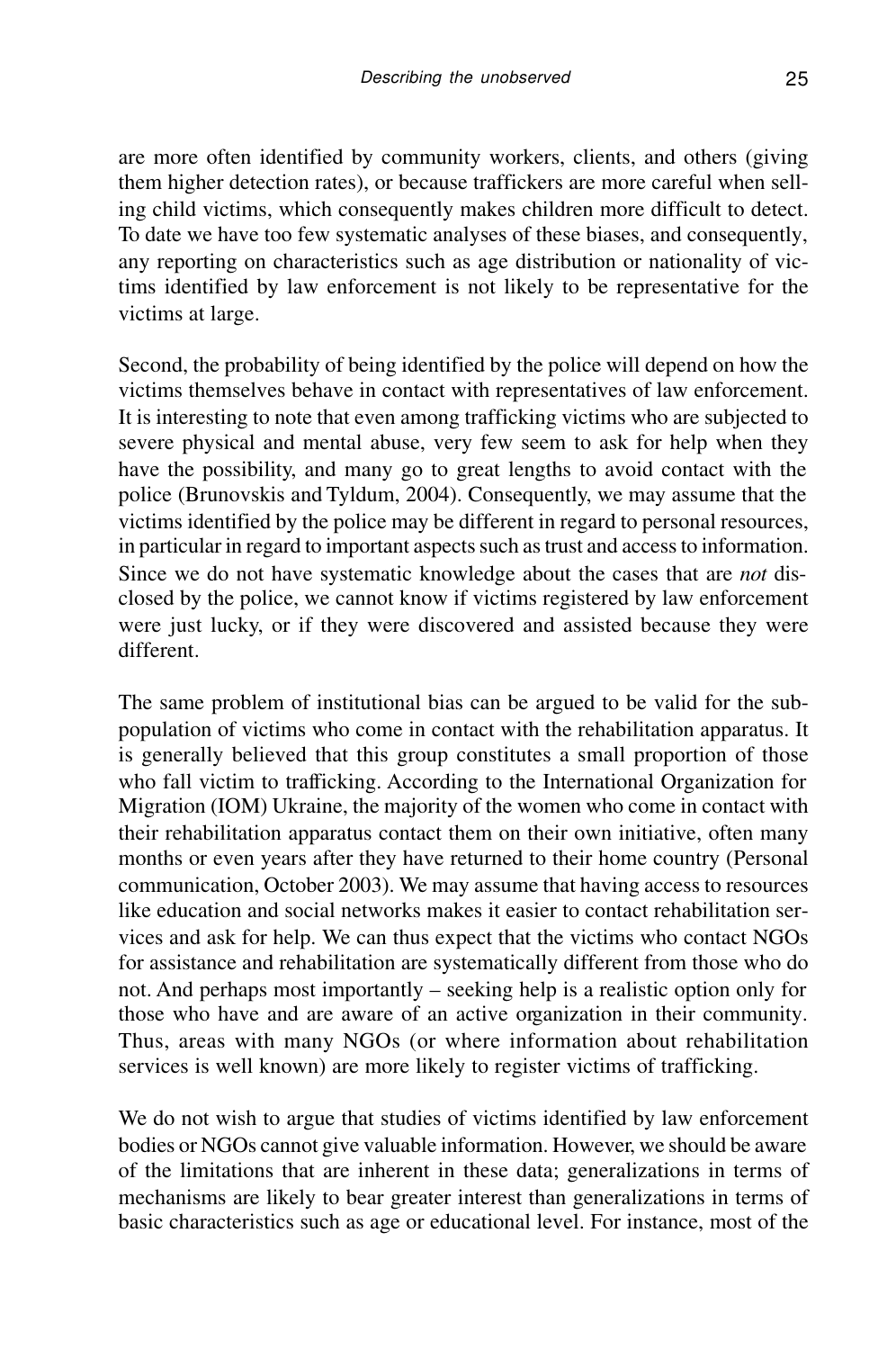women assisted in rehabilitation programmes in the countries of origin contact the organization on their own initiative. We believe it is reasonable to assume that women similar to the "typical" trafficking victims presented in campaigns and in media in general will find it easier to seek assistance, compared with women with different experiences. In particular, victims of trafficking who knew they were going to work in the sex industry, or had prior prostitution experience (the "unworthy" or "guilty" victims) are likely to be underrepresented. Data on victims identified through NGOs or rehabilitation programmes should consequently not be used to infer about, for example, the share of victims who knew they were going to work in prostitution before they left their country of origin (see for instance, IOM Kosovo, 2001; IOM Tajikistan, 2001; IOM Armenia, 2001). However, such data may hold great opportunities for improving our understanding of *trafficking mechanisms* through comparative analyses, i.e. methods of recruitment, acceptance of coercion, or success in social reintegration comparing women with and without prior prostitution experiences.

## **Estimations and data on populations where victims constitute a subpopulation**

A possible solution to the selection biases discussed above would be to study populations where victims of trafficking make up a subpopulation, such as areas where trafficking is known to take place (areas with prostitution or migrant workers) or among returned migrants in known countries of origin.

If survey data on returned migrants were able to distinguish victims of trafficking from non-victims, this information could serve to evaluate the quality of data obtained through other sources, and possibly provide guidelines about how official migration data could be used for monitoring purposes. Furthermore, such data would enable us to identify groups that are particularly vulnerable to traffickers. The majority of known victims of trafficking seem to have chosen to travel abroad, either to find a job, a husband, seek asylum, or even to earn money in prostitution. And while many migrants do fall victim to trafficking, it is probable that the majority of migrants who cross borders every day are not manipulated and exploited to the extent that it can be classified as trafficking. Obtaining a better understanding of the experiences of returned migrants would thus help us better understand what constitutes successful migration, and which factors increase vulnerability to traffickers.

In addition, knowledge about the operation of, and changes in, prostitution arenas could provide invaluable information. Women operating in known areas for prostitution can relatively easily be observed and counted. Even women in situations of serious exploitation and abuse can never be totally invisible in the prostitution arena, as their organizers need to sell the women to clients.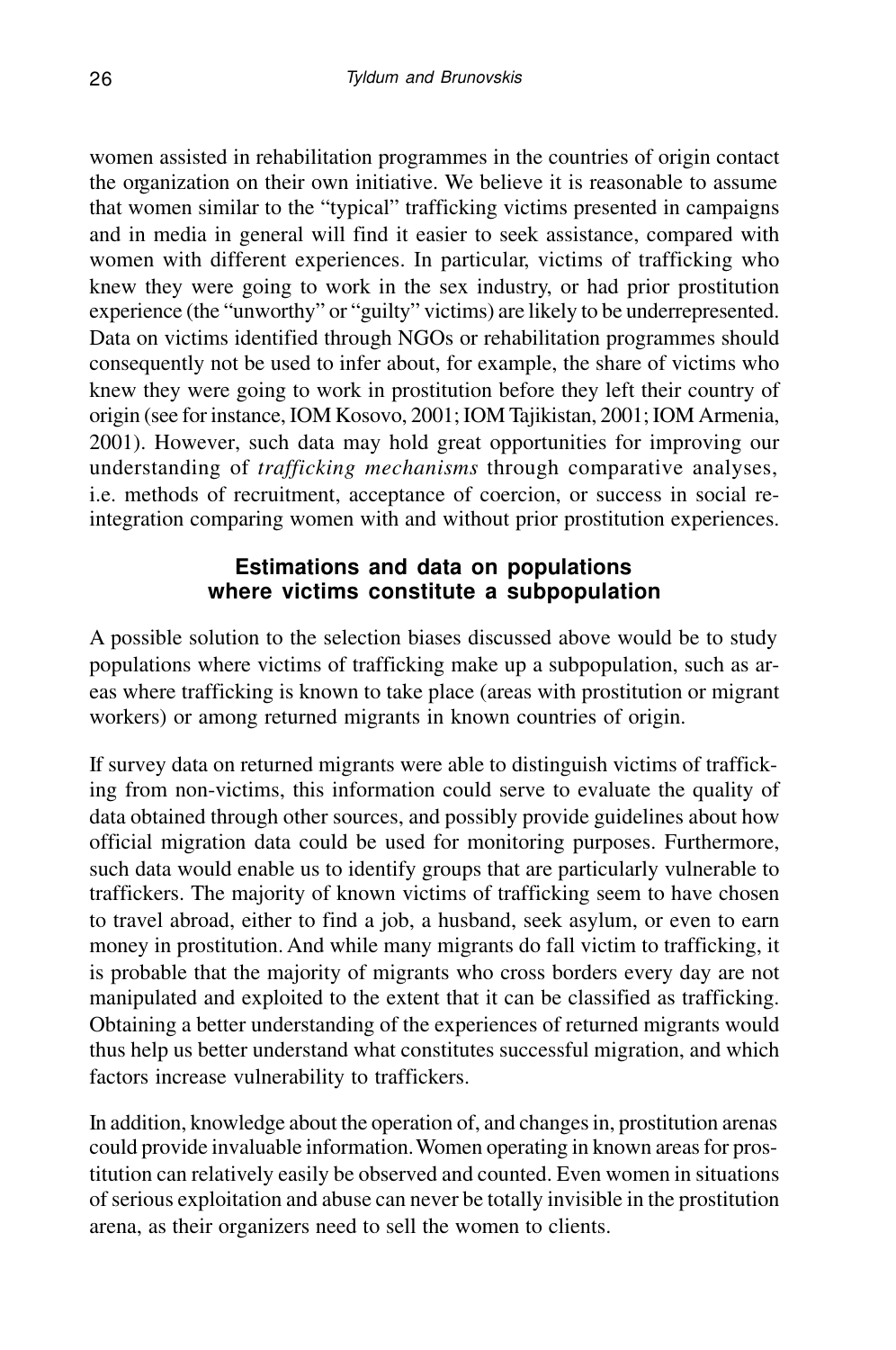While it is possible to obtain information about general background characteristics and behaviour of migrants in prostitution, we do not believe it is possible to collect reliable information about forms of exploitation and abuse among victims *currently* experiencing this abuse. In other words, it is difficult to develop reliable, direct measures that can enable us to distinguish victims of trafficking from other women in prostitution because women and men in the most serious forms of slavery and exploitation may be less likely to be reached, and because the victims will be reluctant to provide information that may put them in jeopardy (either due to fear of organizers, or due to fear of being sent out of the country). Still, indirect indicators of social integration, freedom of movement, or even coercion may be obtained through, for instance, information about contact with and knowledge about health care or legal institutions in the country where they work, language proficiency, or even the number of respondents stopped from participating in interviews by a third party.

Prostitution arenas, and other arenas for migrant workers, should be monitored, not only in order to obtain statistics on victims of trafficking in destination countries, but also in order to increase our understanding of the mechanism that enables trafficking to take place. This relates to other aspects of the role of destination countries, such as the issues of demand of migrant labour/prostitution, the effect of regulation or deregulation of use of migrant labour/prostitution, and the general framework that may discourage trafficking or make it profitable. Stories of recruitment and exit of women and men in less serious situations of force and exploitation may also serve to enhance our understanding of how trafficking takes place. By supplementing studies based on data on persons detected by law enforcement or NGOs, with data on persons who experienced less severe forms of exploitation, one could obtain a wider description of the field and counteract probable biases in the current body of research. Our data from Oslo indicate that most prostitutes of non-Norwegian origin operate with some form of "assistance" or dependence of organizers and pimps. Only by studying this group can we determine where the line should be drawn between trafficking and non-coerced prostitution

## SECONDARY DATA SOURCES

The key respondent approach to arriving at estimates and describing populations is commonly used in empirical studies on human trafficking today (see for instance UNICEF, 2003; IOM, 1996a). This approach is, however, associated with several sources of bias (Heckathorn, 1997). First of all, because numbers and estimates arrived at by expert opinions or involved NGOs cannot be subject to methodological scrutiny or evaluations of external actors, numbers are given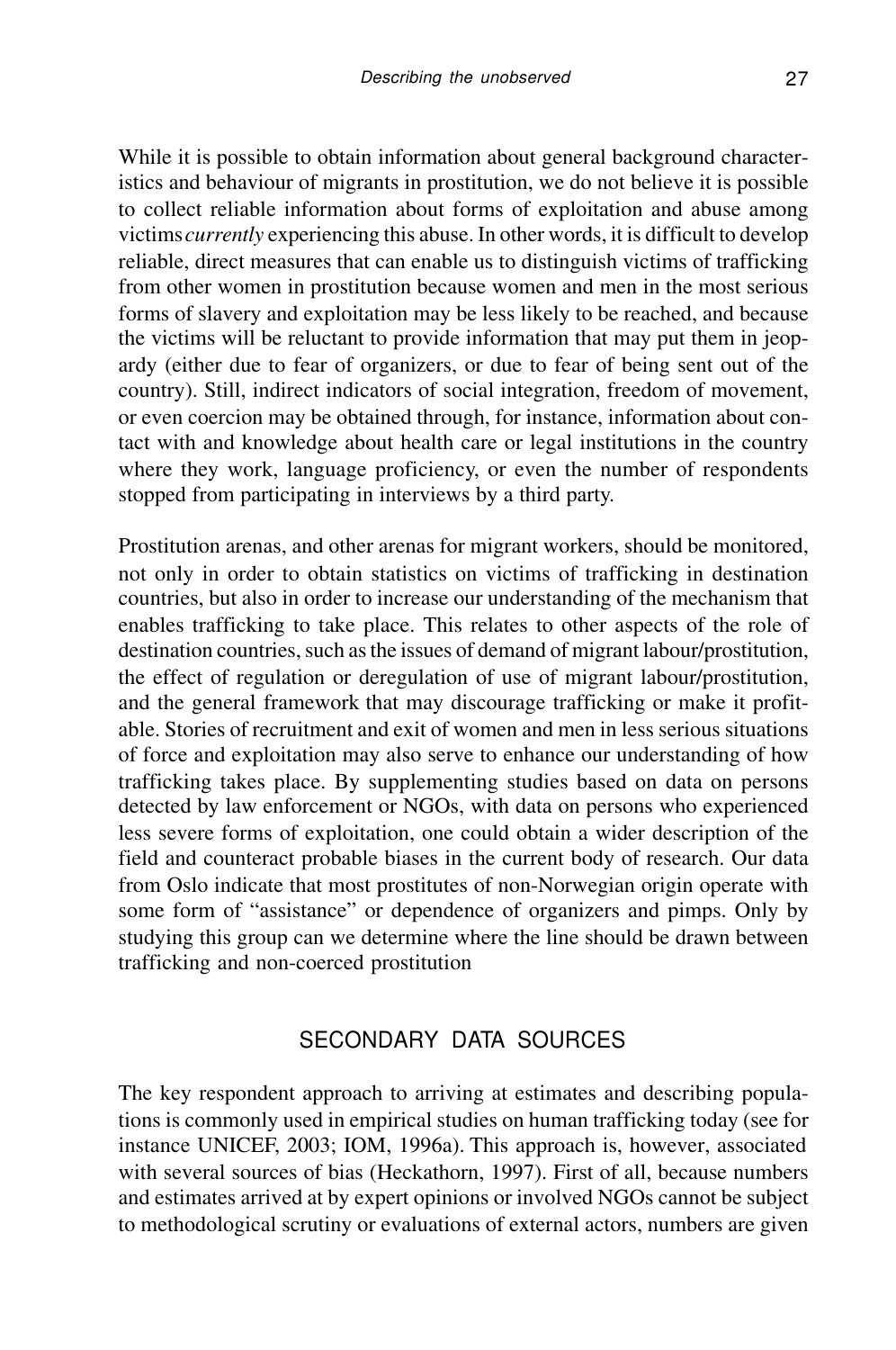weight not based on the methods used to arrive at them (i.e. registration methods, update frequency, or coverage), but based on the authority of the person or organization that provided the estimate.

Secondly, key informants do not interact with a random group of potential clients, and, in particular for hidden populations, key respondents cannot be expected to have an overview of the total population. Few outreach organizations or community workers have adequate systems for keeping registers, and where methodologically trained researchers fail in producing estimates, it should not be expected that community workers do better, even if they have excellent knowledge of the arenas in which they work.

Even if several independent actors present similar numbers to estimate the number of trafficking victims, this should not be taken to indicate that the number is correct, as key respondents in the same field may be influenced by each other, or the same sources of information, media coverage, or general perception in the society. As mentioned above, the introduction of the Plan of Action for Combating Trafficking in Women and Children in Norway had a significant impact in changing the perceptions of many involved actors. In the two years since the plan was introduced, police, researchers, and community workers have changed their description of human trafficking in Norway from a minor problem to one of growing proportions. This perception has been strengthened by the strong increase in detected trafficking cases, and several ongoing court cases. We would expect that most involved actors would estimate the number of trafficking victims to be much higher today than only a few years ago, although there is little indication of an equally strong increase in the actual occurrences of human trafficking in this time period. We will, therefore, argue that in order to obtain good data it is necessary to limit the use of secondary data sources, and instead conduct systematic collection and analysis of primary data.

## **Estimation and data collection approaches for hidden and difficult to reach populations**

In other fields where necessary statistics have been difficult to obtain, methods for developing process indicators of various phenomena based on more easily available data have been developed. For instance, Garfield (2000) estimates child mortality in Iraq from measures of adult literacy, immunization coverage, and percentage of households with potable water, among other indicators. Such an estimation was made possible by decades of thorough research on child mortality conducted in regions where data are more readily available. Since the main causes of child mortality are known, and tend to be consistent across regions and cultures, process indicators could be used to estimate the extent of child mortality in Iraq.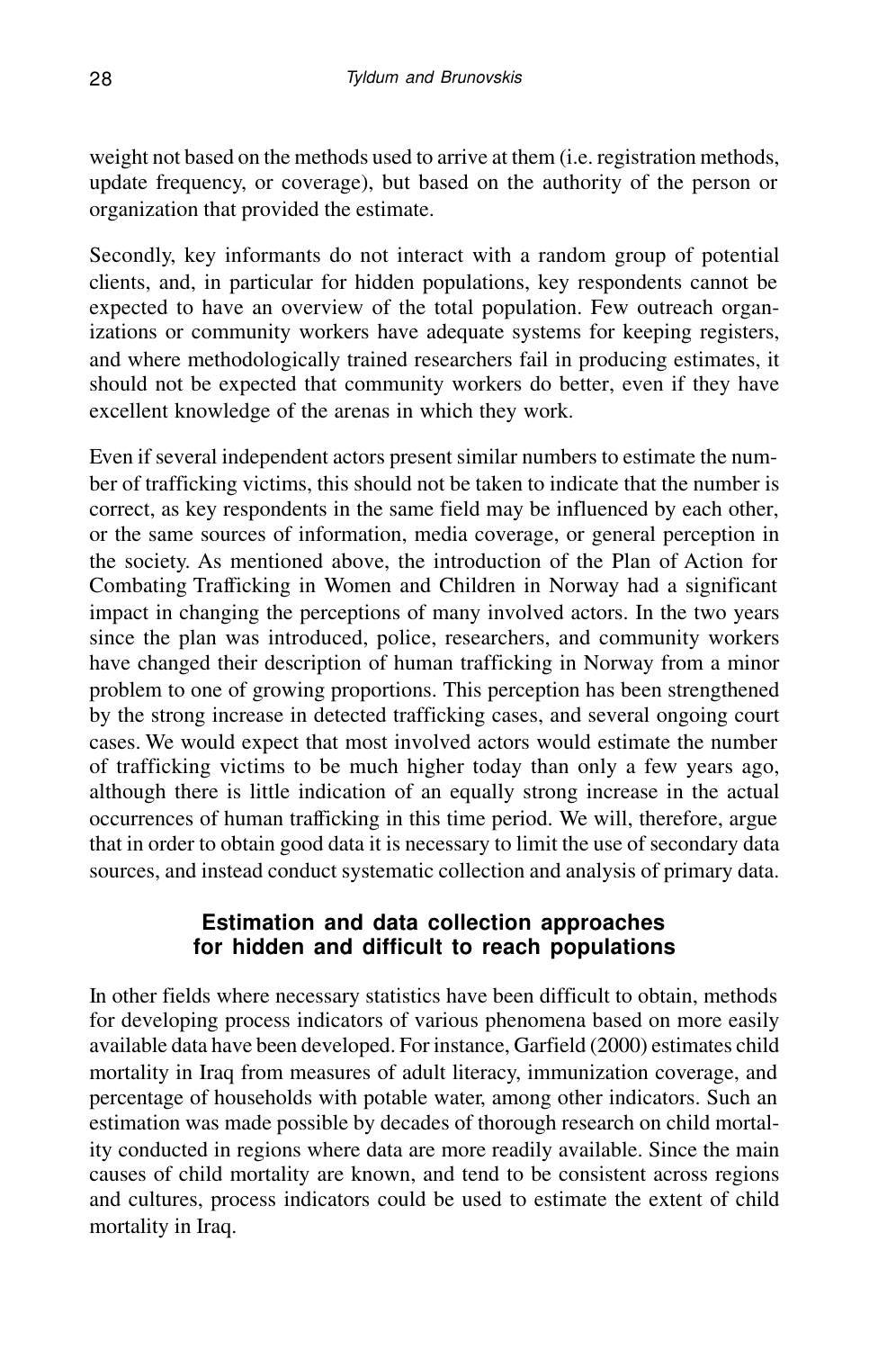Is it possible to develop methods for using process indicators on the extent and forms of trafficking? Probably, but the current knowledge base is still far from the point where this is possible, as proper production and analysis of statistical data on human trafficking is still rare. Process indicators can be used for estimating the number of victims of trafficking only after the subject has been systematically researched to the extent that causes and related phenomena are well established, and the effects of these phenomena can be calculated and used across regions and political systems.

While compiling data about hidden populations such as victims of trafficking is both technically challenging and potentially costly, a number of methods have been developed to study such populations. One estimation method that has been getting increased attention in more recent studies of hidden populations is the Capture-Recapture methodology, which was, like many other methods for estimating hidden or difficult to reach populations, developed within the field of biology. With the Capture-Recapture methodology, size and basic characteristics of a population can be estimated based on systematic observations and relatively simple calculations (Jensen and Meredith, 2002). The method is still most commonly used within the fields of biology and epidemiology, however, there has been an increasing amount of studies making use of capture-recapture methodology within the social sciences on subjects such as the homeless (Williams and Cheal, 2002), drug misuse prevalence (Hay and McKeganey, 1996), street children (Gurgel et al., 2004; Hatløy and Huser, forthcoming), and women in street prostitution (Brunovskis and Tyldum, 2004).

Another set of data collection methods commonly used for hidden populations are various types of network approaches. In a study conducted by IOM in Azerbaijan, victims of trafficking and persons assumed to be potential victims were recruited through "snowball recruitment" in seven regions with high international migration (IOM, 2002). It is interesting to note that this study presented findings with victim profiles that sometimes differ significantly from findings presented in studies based on interviews with women recruited from rehabilitation centres. However, despite the innovative recruitment method, it is difficult to determine to what extent the characteristics found are representatative for the population of victims/survivors at large, as the recruitment, or snowballing, was not carried out in a way that gives all respondents equal inclusion probabilities, nor allows calculation of such probabilities (at least, such methods are not described in the report). Estimation methods based on snowball sampling generally demand a systematic recruitment system (i.e. that each respondent can recruit a fixed number of respondents, and that a fixed number of waves are carried out), and ideally the initial contacts should be based on a random sample, or at least some form of targeted sampling.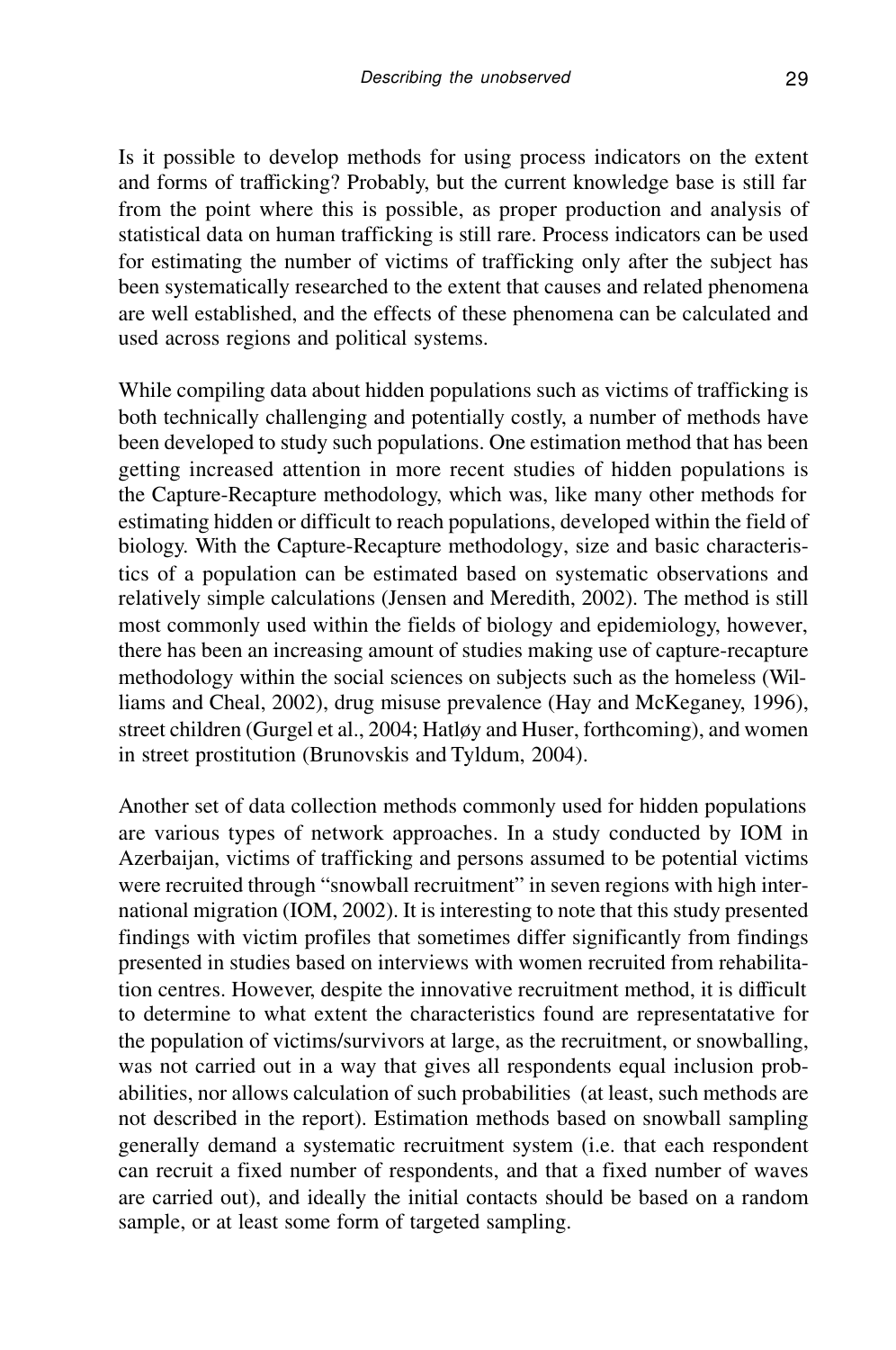Another network approach that has received increased attention for studies of hidden populations is Respondent-Driven Sampling (RDS), developed by Douglas Heckathorn (1997). Through a double incentive system in recruitment, and estimation methods that take into account the size and characteristics of the individuals network (based on Markov-chain theory and the theory of biased networks) RDS is argued to reduce the biases associated with other network approaches.<sup>4</sup>

## CONCLUSIONS

Current data sources where victims of trafficking can be unambiguously identified (i.e. data from law enforcement and rehabilitation centres) do not cover more than a small proportion of the total population of victims of trafficking. The populations that are covered are most likely marked by strong selection bias, and are not representative of the total population of victims. Due to a lack of empirical knowledge about causes and mechanisms tied to trafficking, proxy (or process) indicators such as poverty, migration patterns, or missing persons have limited application for estimating size of the population of trafficking victims.

Any production of data or estimates of victims of trafficking should be based on clear conceptual, but also practical, identification of who the target group is, and who the inferences are valid for. Furthermore, any estimate should clearly state which stage of trafficking is being focused on – whether the target groups are persons at risk of being trafficked, persons recently recruited, persons currently trafficked, or former victims of trafficking.

It is impossible to distinguish victims of trafficking based on external observations, thus, unambiguous classification of victims of trafficking is most easily facilitated if the victims are willing to give up information about exploitation and abuse themselves. For classification in statistics production, this is most easily done through survey data. Survey data of evasive or difficult to reach populations may be difficult and costly to produce. However, halfway solutions will seldom work: the only thing worse than no data is wrong and misleading data.

While the production of reliable statistics and estimations of numbers and characteristics of victims is important for the further development of policies and research on trafficking, the importance of other research topics should not be ignored. In this paper we have considered mainly the statistical aspects of data gathering on victims of trafficking. Although statistical data can be instructive and useful, as we pointed out initially, there is also a need to understand the processes by which men and women experience trafficking; how they are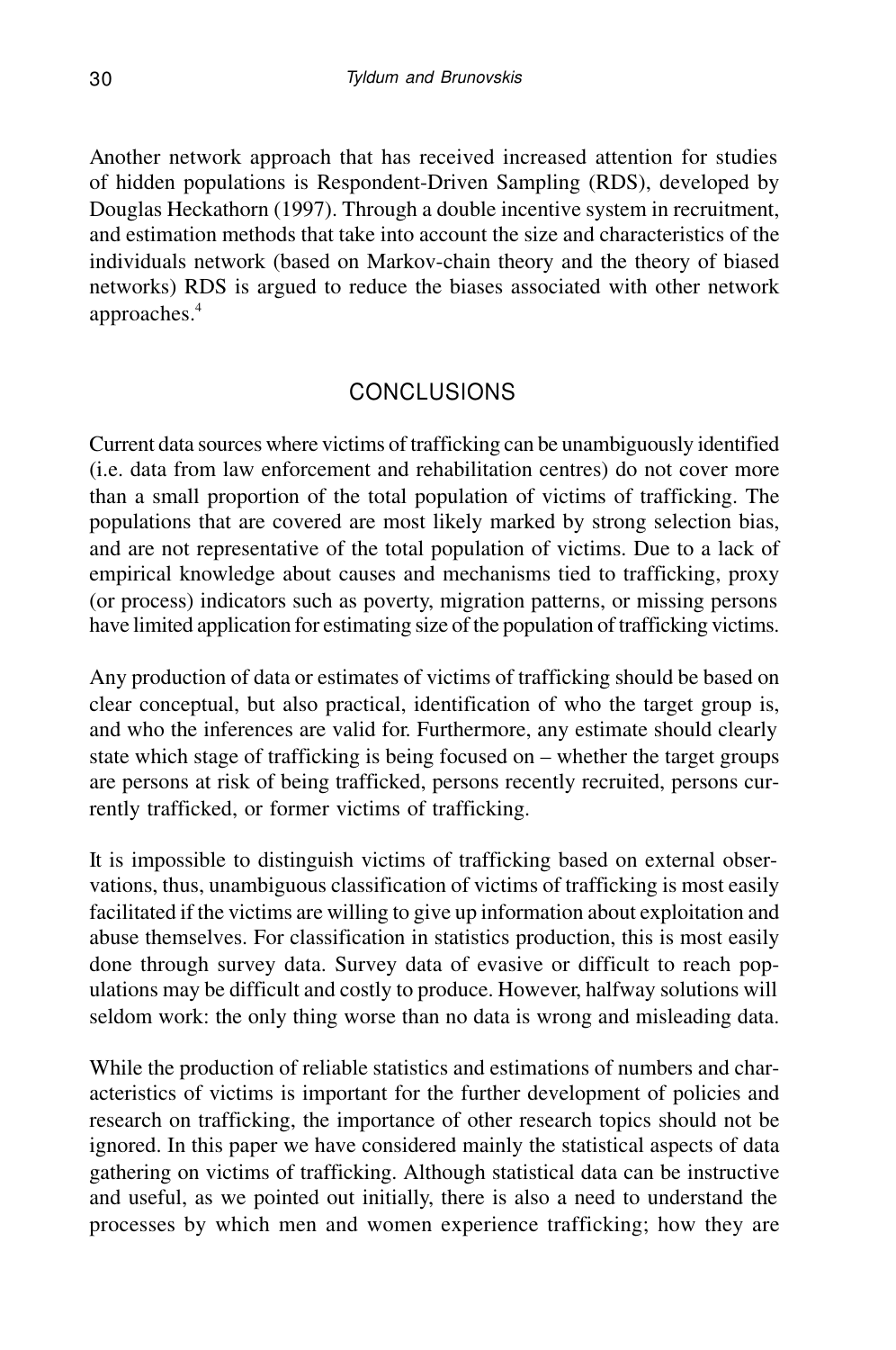recruited; how they relate to clients, social services, and law enforcement while in countries of destination; how they get away from a situation of exploitation; and how they are rehabilitated. Furthermore, we need a better understanding of the social field that constitutes trafficking, as well as it its bordering fields; i.e. is trafficking best understood as a phenomenon within the field of labour migration, international prostitution, or migration in general, or does trafficking constitute a distinct and separate phenomenon with its separate causes and mechanisms? These questions call for data production and analysis in anthropological and social psychological veins.

Research on trafficking is still in its early stages, and the potential gains from systematic empirical research are large. It should be a goal to move beyond static descriptions of "typical" or "extreme" cases of trafficking, and rather seek to understand the great variation in forms of exploitation, recruitment, and rehabilitation. Comparisons of nationalities and regions as well as social groups should be given priority. High quality data representative for the total population of victims of trafficking are rare, and as they are difficult and costly to produce, will probably continue to be rare in the future. However, minor adjustments toward systematic collection of data (for instance by using probability sampling), and making potential and known biases to the data explicit in the data analysis, could significantly improve the current research base, and as such, our understanding of human trafficking.

## **NOTES**

- 1. It is also worth noting that Norwegian and other Scandinavian women had the highest refusal rates, while Asian women had the highest participation rate, followed by women from Central and Eastern Europe.
- 2. "'Trafficking in persons' shall mean the recruitment, transportation, transfer, harbouring or receipt of persons, by means of the threat or use of force or other forms of coercion, of abduction, of fraud, of deception, of the abuse of power or of a position of vulnerability or of the giving or receiving of payments or benefits to achieve the consent of a person having control over another person, for the purpose of exploitation. Exploitation shall include, at a minimum, the exploitation of the prostitution of others or other forms of sexual exploitation, forced labor or services, slavery or practices similar to slavery, servitude or the removal of organs" (UN, 2000).
- 3. One case can have several involved persons of the above mentioned 42 cases, the largest case involves 124 persons.
- 4. For more information on sampling methods for hidden and rare populations, see Heckathorn, 1997; Thompson, 1992; Jensen and Pearson, 2002; Levy and Lemenshow, 1999; Pedersen and Sommerfelt, 2001.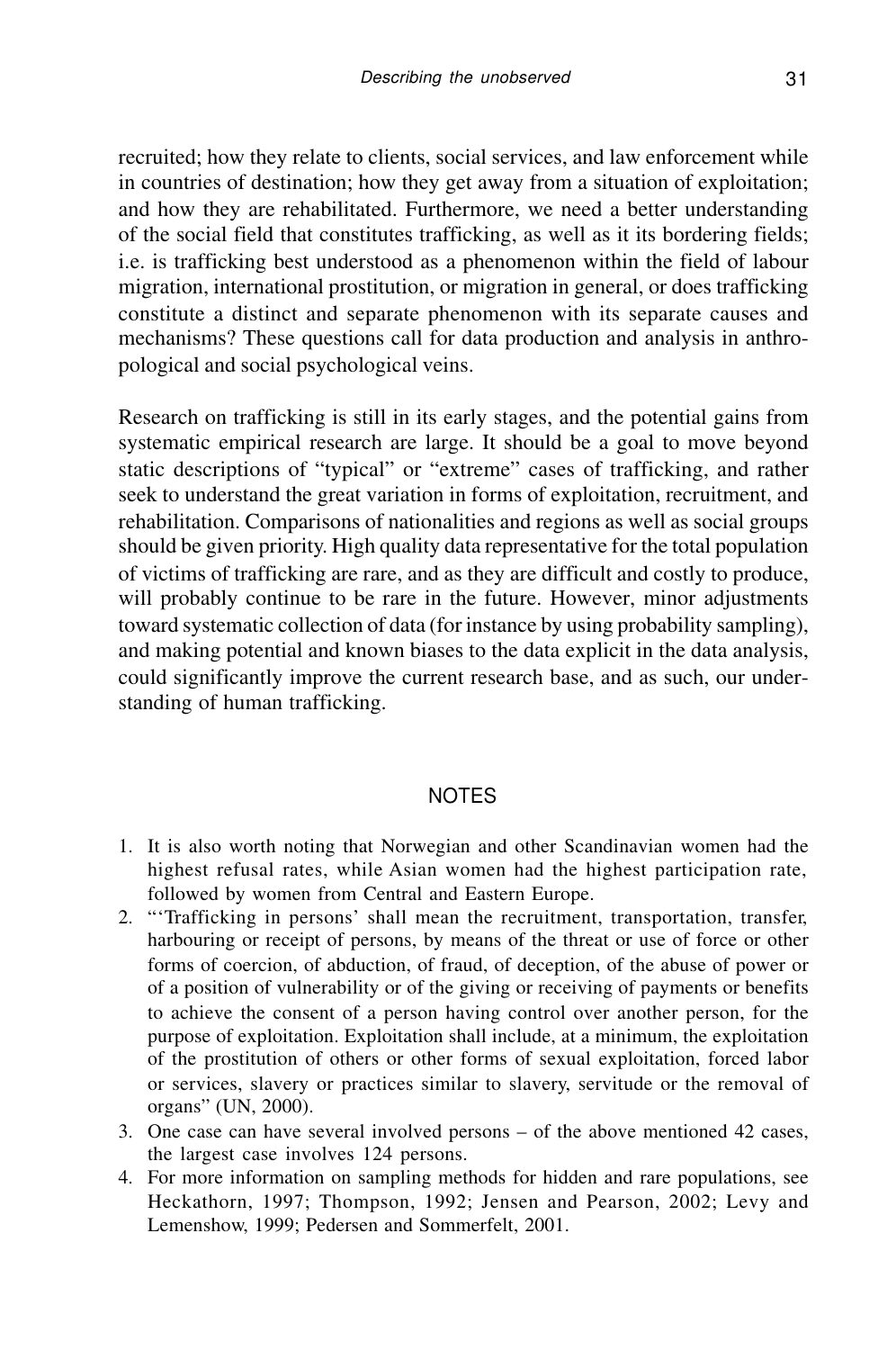### **REFERENCES**

Brunovskis, A., and G. Tyldum

- 2004 "Crossing borders: an empirical study of transnational prostitution and trafficking in human beings", Fafo report 426, Oslo.
- Dottridge, M.
	- 2003 *Deserving Trust: Issues of Accountability for Human Right NGOs*, International Council on Human Rights Policy, Switzerland.
- European Union (EU)
	- 2004 "Draft report of the European Experts Group on trafficking in human beings", presented at the Consultative Workshop in the framework of the EU Forum for the Prevention of Organized Crime, Brussels, 26 October.
- Garfield, R.
	- 2000 "A multivariate method for estimating mortality rates among under five year olds from health and social indicators in Iraq", paper presented at the Conference on Statistics, Development and Human Rights, Montreal, 4-8 September.
- Gurgel,R.Q., et al.
	- 2004 **"**Capture-recapture to estimate the number of street children in a city in Brazil", *Archives of Disease in Childhood*, 89: 222-224.
- Hatløy, A., and A. Huser

"Identification of street children: characteristics of street children in Bamako and Accra", Fafo report, Oslo (forthcoming).

Hay, G., and N. McKeganey

- 1996 "Estimating the prevalence of drug misuse in Dundee, Scotland: an application of capture-recapture methods", in *Journal of Epidemiology and Community Health*, 50: 469-472.
- Heckathorn, D.D.
	- 1997 "Respondent-driven sampling: a new approach to the study of hidden populations", in *Social Problems*, 44(2): 174-198.
- International Organization for Migration (IOM)
	- 1996a *Trafficking in Women to Italy for Sexual Exploitation*, International Organization for Migration, Geneva.
	- 1996b *Trafficking in Women to Austria for Sexual Exploitation*, International Organization for Migration, Geneva.
	- 2001 *Victims of Trafficking in the Balkans: A Study of Trafficking in Women and Children for Sexual Exploitation to, through and from the Balkans*, International Organization for Migration, Geneva.
	- 2002 *Shattered Dreams: Report on Trafficking in Persons in Azerbaijan*, International Organization for Migration, Geneva.
- International Organization for Migration (IOM) Armenia
	- 2001 *Trafficking in Women and Children from the Republic of Armenia: A Study*, International Organization for Migration, Yerevan.

International Organization for Migration (IOM) Kosovo

2002 *Return and Reintegration Project: Situation Report, February 2000- September 2002*, International Organization for Migration, Kosovo.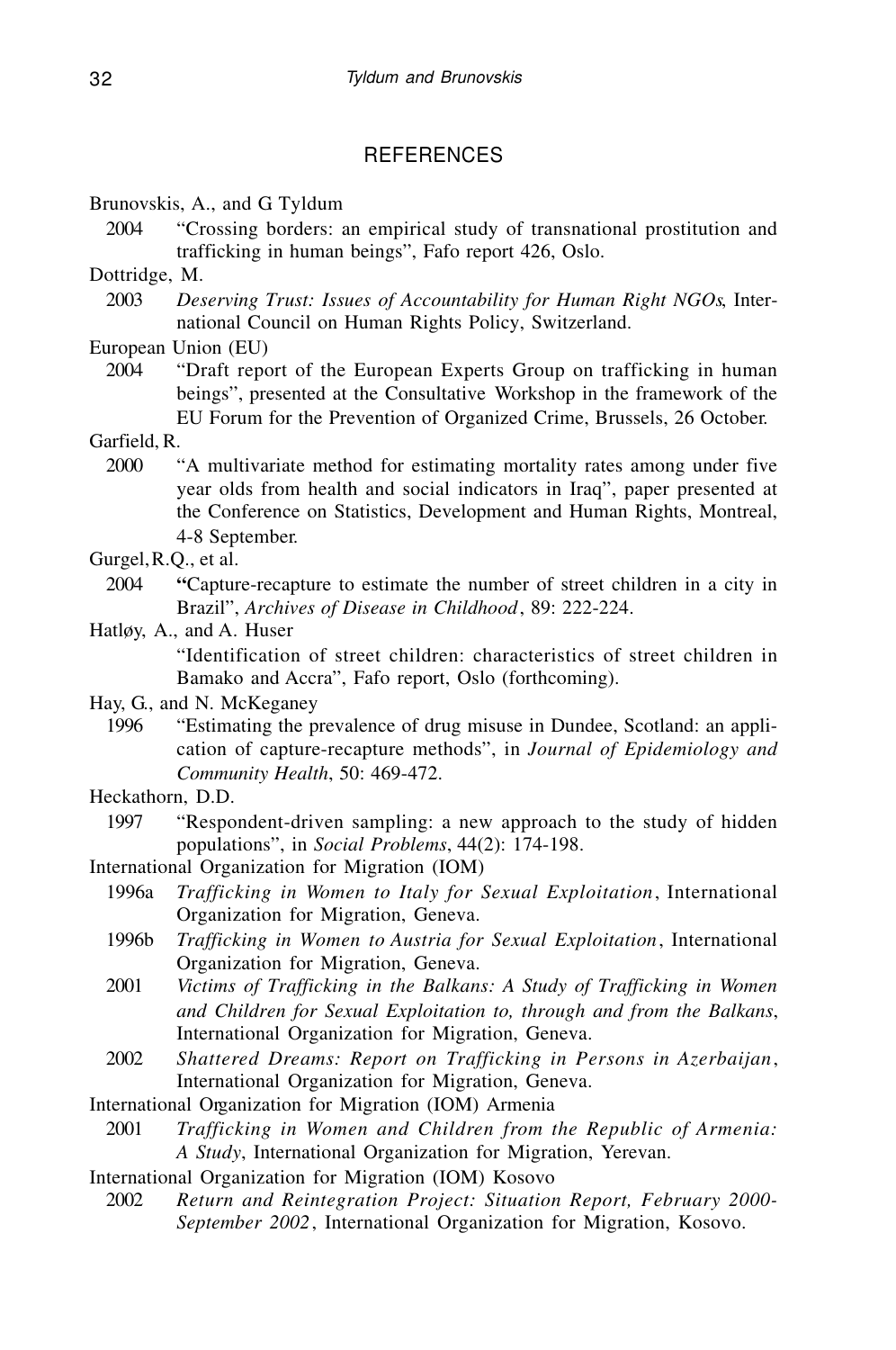International Organization for Migration (IOM) Tajikistan

- 2001 *Deceived Migrants from Tajikistan: A Study of Trafficking in Women and Children*, International Organization for Migration, Dushanbe.
- Jensen, R., and M. Pearson
- 2002 *Rapid Assessment/Capture Recapture: A Field Guide*, Cambridge. Kelly, L.  $2002$ 
	- Journeys of Jeopardy: A Review of Research on Trafficking in Women *and Children in Europe*, Child and Woman Abuse Studies Unit, University of North London.
- Kelly, L., and L. Regan
	- 2000 "Stopping traffic: exploring the extent of, and responses to, trafficking in women for sexual exploitation in the UK", Police Research Series Paper 125, UK Home Office, London.
- Laczko, F., and M.A. Gramegna
	- 2003 "Developing better indicators of human trafficking", *Brown Journal of World Affairs*, Brown University, Rhode Island.
- Levy, P.S., and S. Lemenshow
- 1999 *Sampling of Populations*, third edition, John Wiley, New York.
- LaPorte, R.E.<br> $1994$  "A
	- "Assessing the human condition: capture-recapture techniques", *British Medical Journal*, 308(5), 1 January.
- Pedersen, J., and T. Sommerfelt
	- 2001 "What should we know about children in armed conflict and how should we go about knowing it?", paper presented at the conference Filling the Knowledge Gaps: A Research Agenda on the Impact of Armed Conflict on Children, Florence, Italy, 2-4 July.
- Regional Clearing Point
	- 2003 *First Annual Report on Victims of Trafficking in South Eastern Europe*, Regional Clearing Point/Stability Pact Task Force on Trafficking in Human Beings, Vienna.
- Tyldum, G., et al.
	- "Taking stock: a review of the current research on trafficking in women for sexual exploitation", Fafo report, Oslo (forthcoming).
- Thompson, S.K.
	- 1992 *Sampling*, John Wiley, New York.
- United Nations (UN)
	- 2000 *Protocol to Prevent, Suppress and Punish Trafficking in Persons, especially Women and Children, supplementing the United Nations Convention against Transnational Organized Crime*, United Nations.

#### UNICEF

2003 *Trafficking in Human Beings, Especially Women and Children in Africa*, UNICEF Innocenti Research Centre, Florence.

Vandekerckhove, W.

2003 "Ethische problemen van en voor NGO's in de strijd tegen mensenhandel", in W. Vandekerckhove (Ed.), *NGO's in de strijd tegen mensenhandel: Humanitaire motieven, repressieve middelen?* EPO, Antwerpen (English